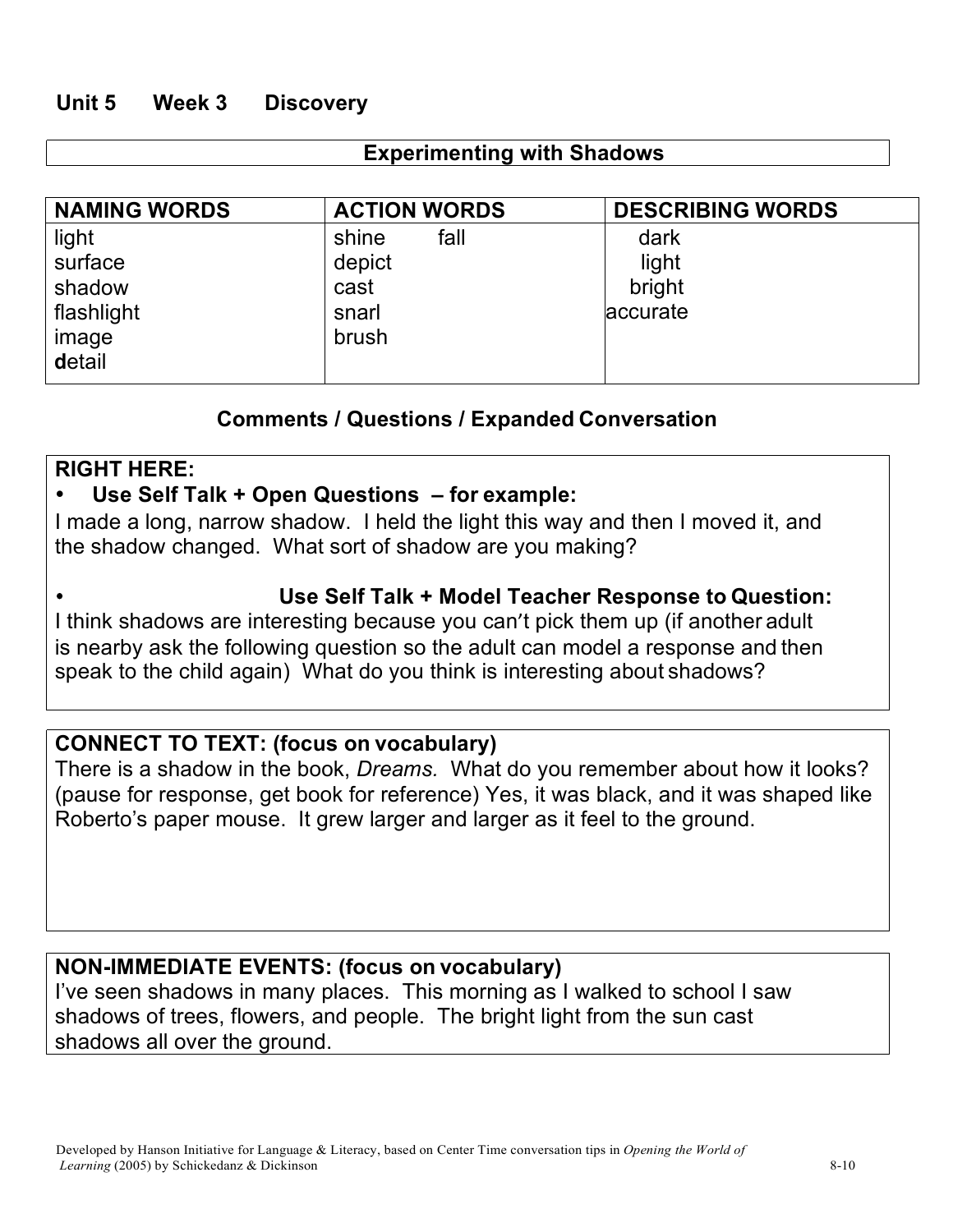## **Unit 5 Week 3 Art Studio**

#### **Dream Paintings**

| <b>NAMING WORDS</b>                               | <b>ACTION WORDS</b>                                                      | <b>DESCRIBING WORDS</b>                                |
|---------------------------------------------------|--------------------------------------------------------------------------|--------------------------------------------------------|
| dream<br>imagination<br>sleep<br>surface<br>light | dream<br>imagine<br>sleep<br>illuminate<br>glisten<br>sparkle<br>shimmer | nonreflective<br>shiny<br>dull<br>colorful<br>abstract |

## **Comments / Questions / Expanded Conversation**

#### **RIGHT HERE:**

#### • **Use Parallel Talk – for example:**

You used many swirling, curved lines to illustrate your dream. I am inspired by the way you used so many different colors in your painting.

#### **Build Up Vocabulary:**

You painted a dream. You used your imagination to illustrate your dream. I can see the colors sparkle and shimmer when the light illuminates the image.

turtle sculpture that you created.

## **CONNECT TO TEXT:**

Let's use some of the colors Ezra Jack Keats used to illustrate dreams. I will turn to the page in the book so that I can be inspired by his paintings.

#### **NON-IMMEDIATE EVENTS:**

I went to the Museum of Fine Arts in Boston and I saw many beautiful paintings. We could create a dream painting museum. How would we use our artwork to create a museum of our dreams?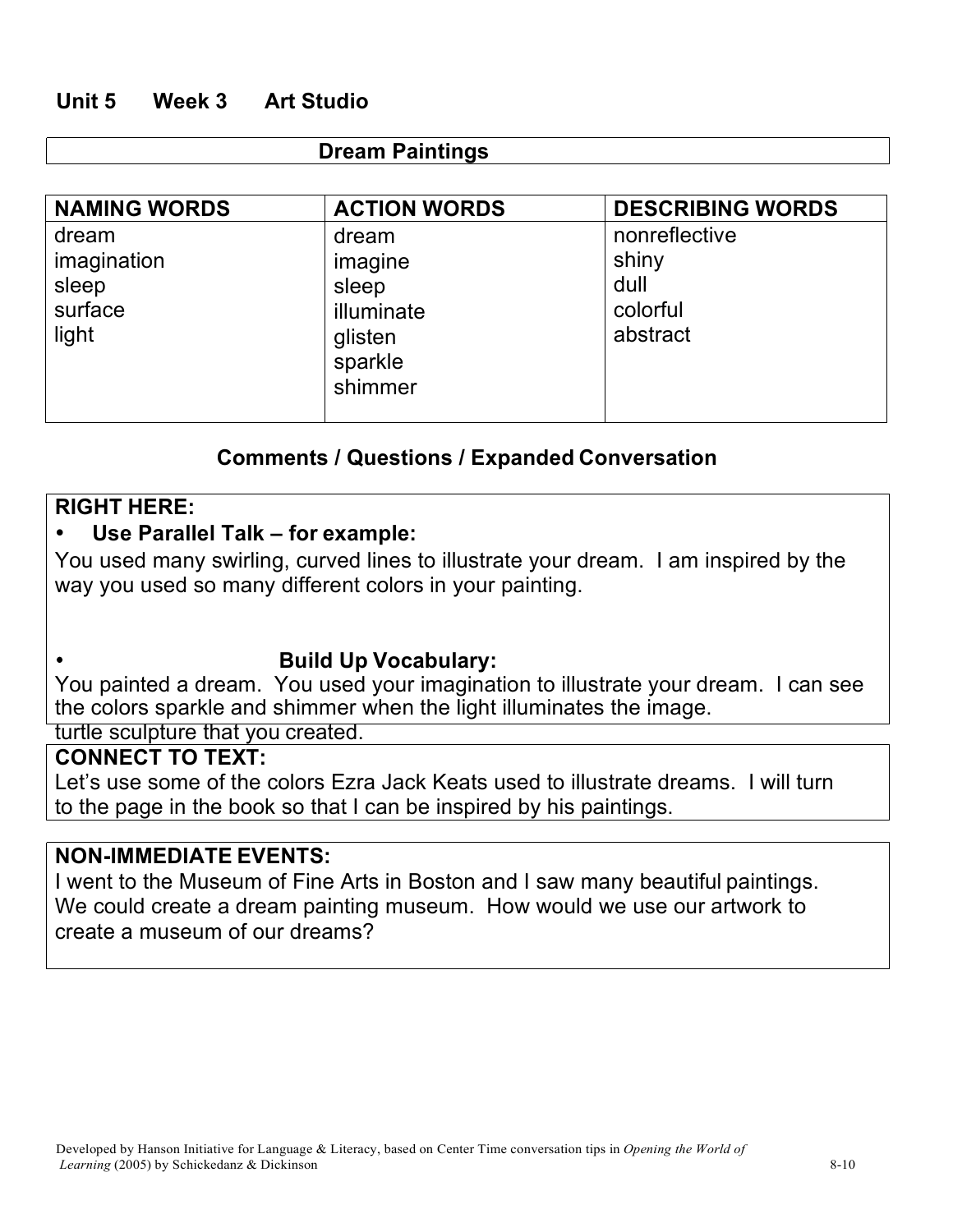## **Unit 5 Week 3 Art Area/Easel**

#### **Paintings Inspired by** *Dreams*

| <b>NAMING WORDS</b>                                                             |                                          | <b>ACTION WORDS</b>                         |                                      | <b>DESCRIBING WORDS</b>                   |                             |
|---------------------------------------------------------------------------------|------------------------------------------|---------------------------------------------|--------------------------------------|-------------------------------------------|-----------------------------|
| scene<br>light<br>shadow<br>background flashlight<br>illustration<br>windowsill | colors<br>puppies<br>reflection<br>mouse | paint<br>design<br>draw<br>observe<br>shine | create<br>combine<br>shade<br>notice | unique<br>interesting<br>artistic<br>tiny | unusual<br>creative<br>huge |

## **Comments / Questions / Expanded Conversation**

## **RIGHT HERE:**

# • **Use Parallel Talk + Forced Choice Questions for example:**

You are painting the shadow of the puppy on the wall just like in the picture. Your painting reminds me of the illustration in the book. Should I create an illustration of a mouse's shadow or a puppy's shadow?

## • **Use Self Talk – for example:**

I am going to paint a huge mouse shadow. I am going to use dark paint. Look. Here is the tiny mouse and here is the huge shadow in my picture.

## **Use Encouragement to Support Effort – for example:**

That is a very unusual painting. It is one of a kind; you worked hard to make it different from everyone else's. It is unique!

# **CONNECT TO TEXT:**

In the book, *Dreams,* Roberto had a little paper mouse on his windowsill. It fell out of the window and cast a huge shadow as it fell. The shadow scared the dog away from the cat.

Let's paint some paper animals. We can cut them out and put them on the windowsill.

## **NON-IMMEDIATE EVENTS:**

What would happen if you took a flashlight and shined the light on your paper animal?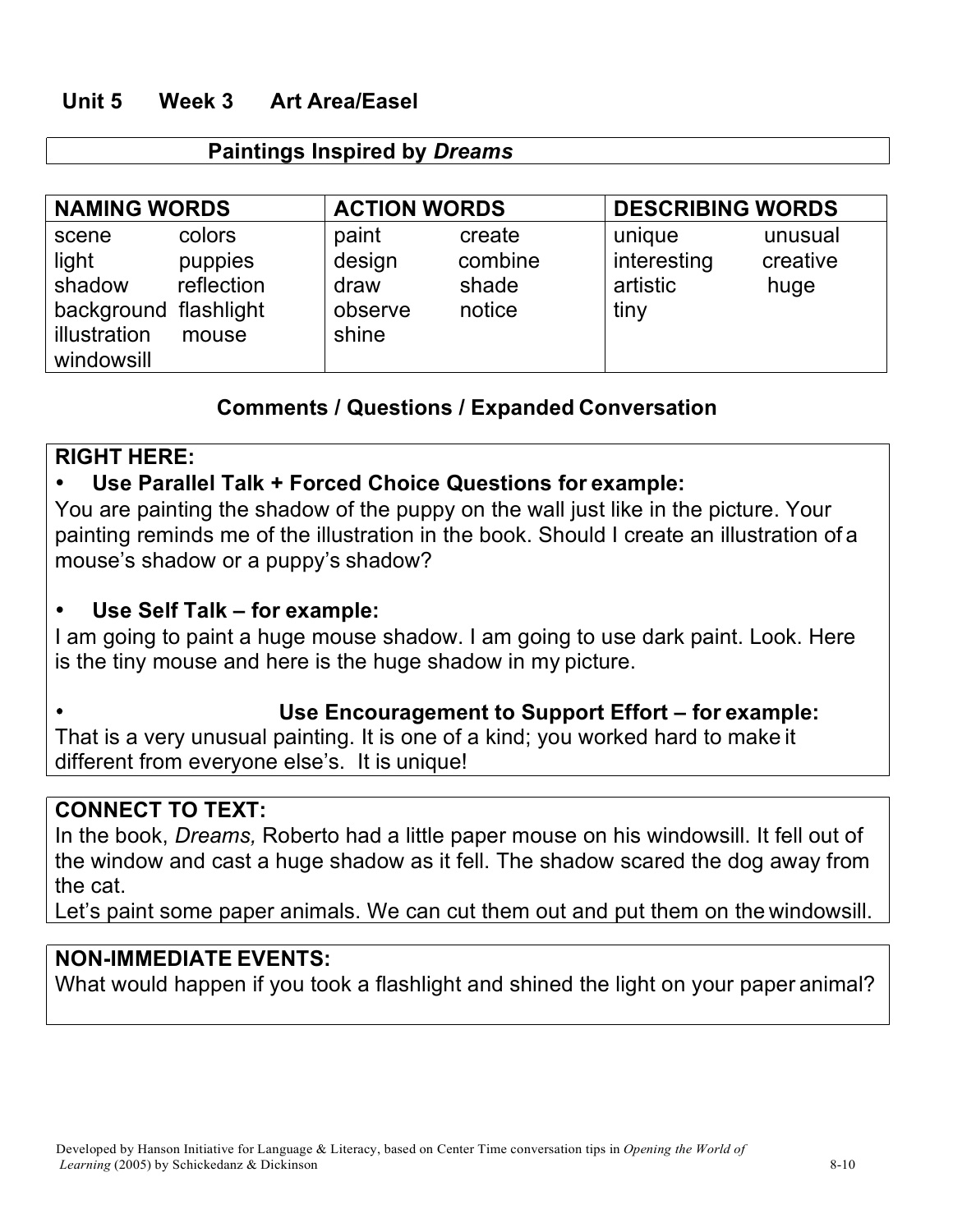# **Unit 5 Week 3 Puzzles and Manipulatives**

| <b>NAMING WORDS</b>                   |                          | <b>ACTION WORDS</b>               | <b>DESCRIBING WORDS</b>                          |
|---------------------------------------|--------------------------|-----------------------------------|--------------------------------------------------|
| shadow<br>outline<br>detail<br> image | object<br>match<br>shape | count<br>objects<br>match<br>cast | similar<br>same<br>different<br>accurate<br>dark |

## **Comments / Questions / Expanded Conversation**

#### **RIGHT HERE:**

## • **Use Expansions of Meaning – for example:**

Child: I have two.

Teacher: You have two cards. One card shows a mouse. The other shows the mouse's shadow. You made a shadow match.

Child: I made a match.

Teacher: You matched the illustration of the mouse to the illustration of the mouse's shadow.

# • **Expand Children's Comments and Encourage Positive Language – for example:**

Child: I have wrong one

Teacher: Your cards don't match. You could ask Terrence if he can help you: "Terrence, can you help me find the matching card for this picture, please?"

## **CONNECT TO TEXT:**

There were many shadows and matching photographs in *Guess Whose Shadow?* We could look at these illustrations for inspiration if we wanted to make more shadow match cards for our game.

## **NON-IMMEDIATE EVENTS:**

When I was walking outside yesterday I saw so many different shadows. I had fun trying to figure out what objects were making all of the shadows. Sometimes it was easy, and sometimes it was hard and I had to look around and think for a few minutes.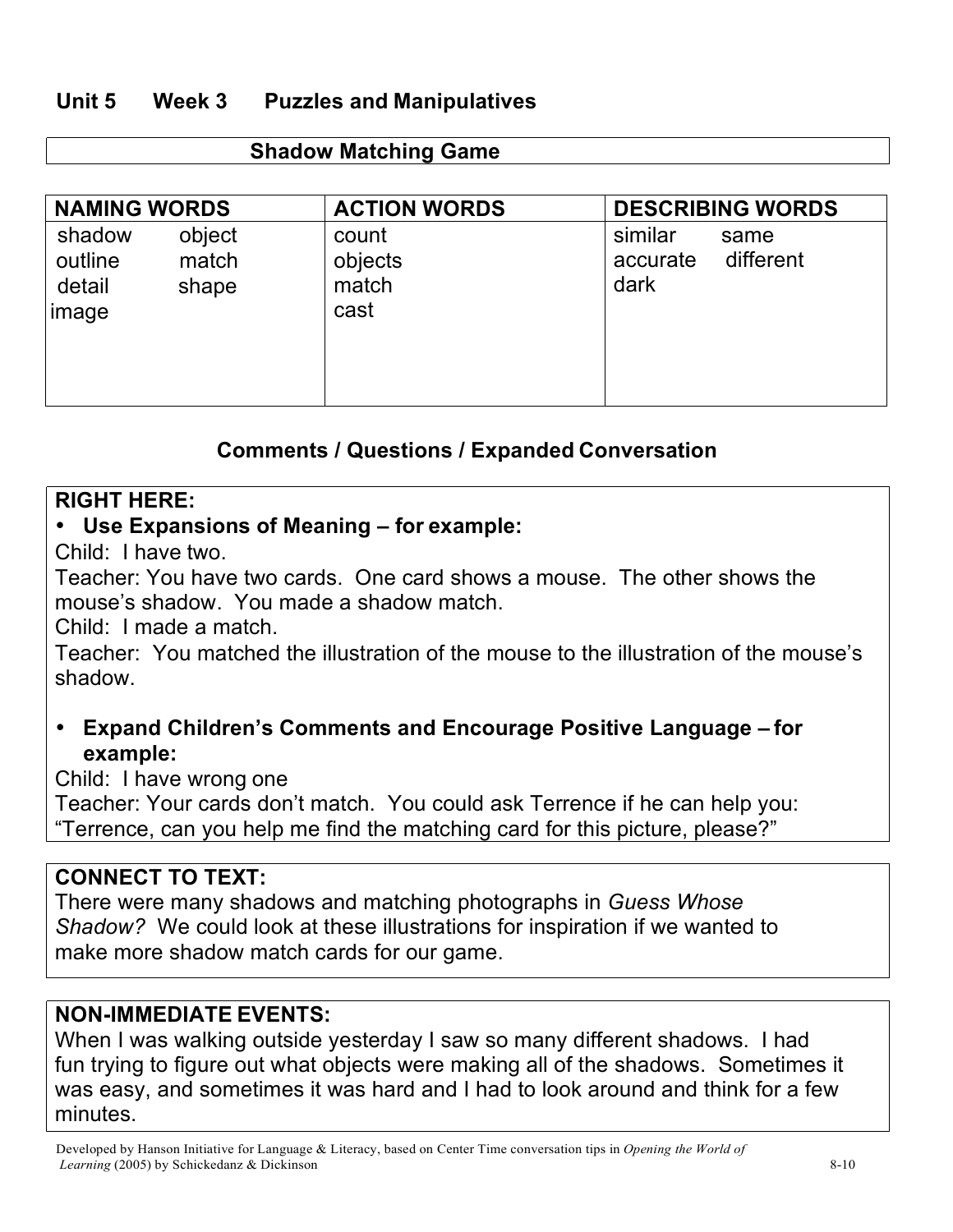# **Unit 5 Week 3 Blocks**

## **Skyline Block Structures**

| <b>NAMING WORDS</b>                   |                                  | <b>ACTION WORDS</b>                                          |                | <b>DESCRIBING WORDS</b> |
|---------------------------------------|----------------------------------|--------------------------------------------------------------|----------------|-------------------------|
| skyline<br>shadow<br>light<br>surface | image<br>structure<br>reflection | trace<br>  construct<br>illustration   collaborate<br>create | design<br>plan | dark<br>tall<br>busy    |

## **Comments / Questions / Expanded Conversation**

## **RIGHT HERE:**

• **Use Parallel Talk with a Focus on Morphology + Open Ended Question – for example:**

I see you are constructing several block structures. There are several buildings close to each other. If you build them even closer they will be touching. Then they will be the closest they can be. What else would be near these buildings in a neighborhood?

# • **Use Self Talk + Open Ended Questions – for example:**

I am building a tall building. I am framing it so that it has many windows. It looks like an apartment building where many families can live. What do you think it would be like to live in a building like this? (pause for a response) How do you think people can get to the top floor?

## • **Use Parallel Talk + Open Ended Questions for example:**

When you shine a flashlight on the building it makes a shadow because the walls of the building are opaque. The light can't shine through the walls, it reflects off the walls. But, if you shine it through the window, what happens?

(pause for response) The light shines through it because it is transparent.

## **CONNECT TO TEXT:**

This tall building with many windows reminds me of the apartment building in the book *Dreams*. I wonder if we can think of a way to illustrate dreams in the different windows.

## **NON-IMMEDIATE EVENTS:**

I lived in an apartment building on the third floor and I walked up the stairs. There is an elevator in the building where I live now. How do you get upstairs where you live?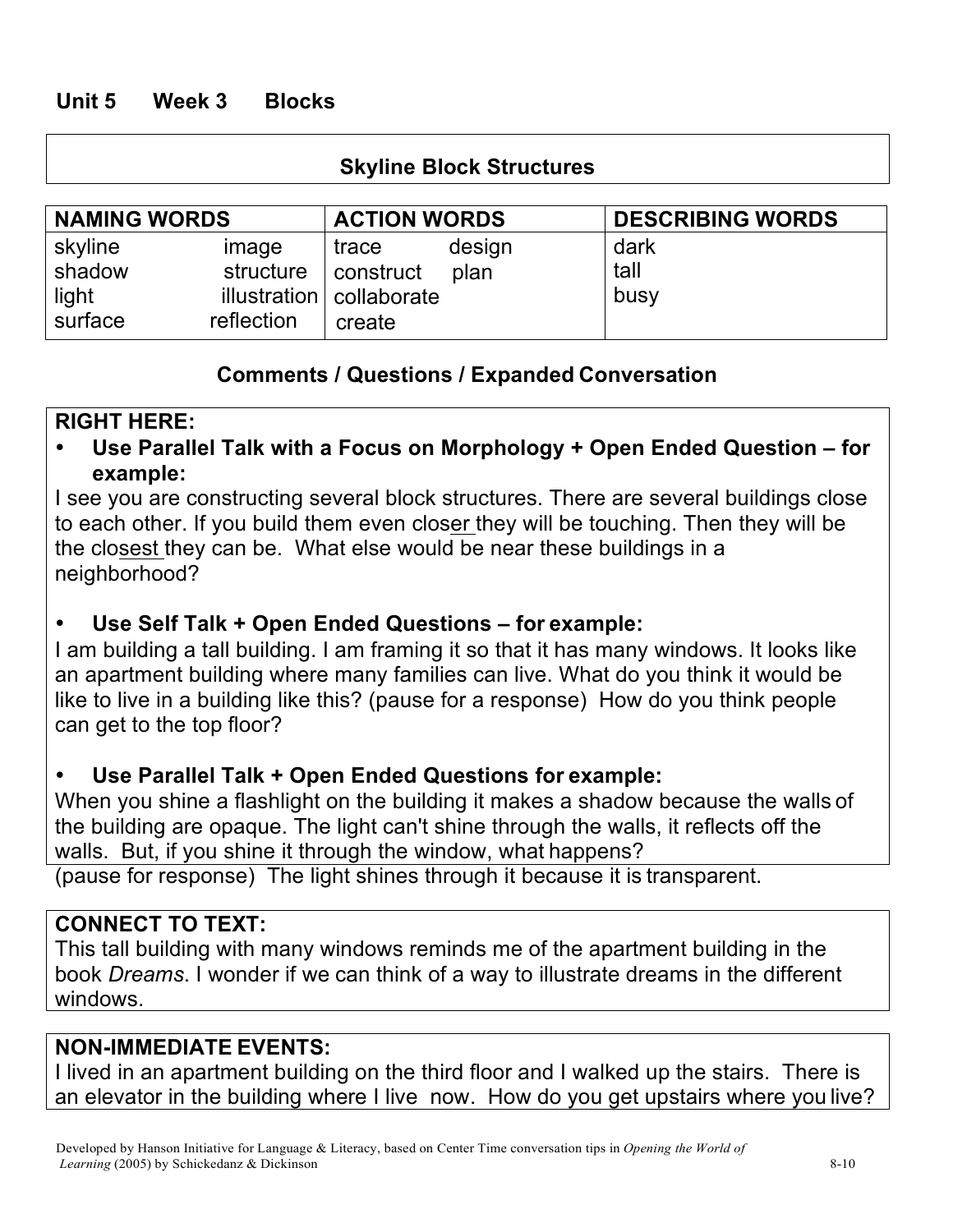## **Unit 5 Week 3 Dramatic Play**

#### **Shadow Dancing**

| <b>NAMING WORDS</b> | <b>ACTION WORDS</b> | <b>DESCRIBING WORDS</b> |
|---------------------|---------------------|-------------------------|
| steps               | choreograph         | first                   |
| moves               | repeat              | then                    |
| motions             | cast                | next                    |
| mirror              | mirror              | same                    |
| shadow              | reflect             |                         |
| form                | form                |                         |
|                     | imitate             |                         |
|                     |                     |                         |

# **Comments / Questions / Expanded Conversation**

#### **RIGHT HERE:**

# • **Use Parallel Talk + Forced Choice Questions – for example:**

I see that you are mirroring the movements that your friend is making. Is it easy for you to imitate what he is doing, or is it difficult?

## • **Use Self Talk + Open Ended + Forced Choice Questions**

We have a lot of space to choreograph a dance here. Would you like to create the moves and motions for the dance and have your friend mirror you, or would you like her to create the steps and you mirror her?

# **CONNECT TO TEXT:**

In *Raccoon on His Own*, *Play With Me*, and *Kitten's First Full Moon* there were reflections in water. These mirror dances that you are coordinating remind me of those reflections, but our dances are a little bit different, because the reflections in the stories did not move like we are moving as we dance.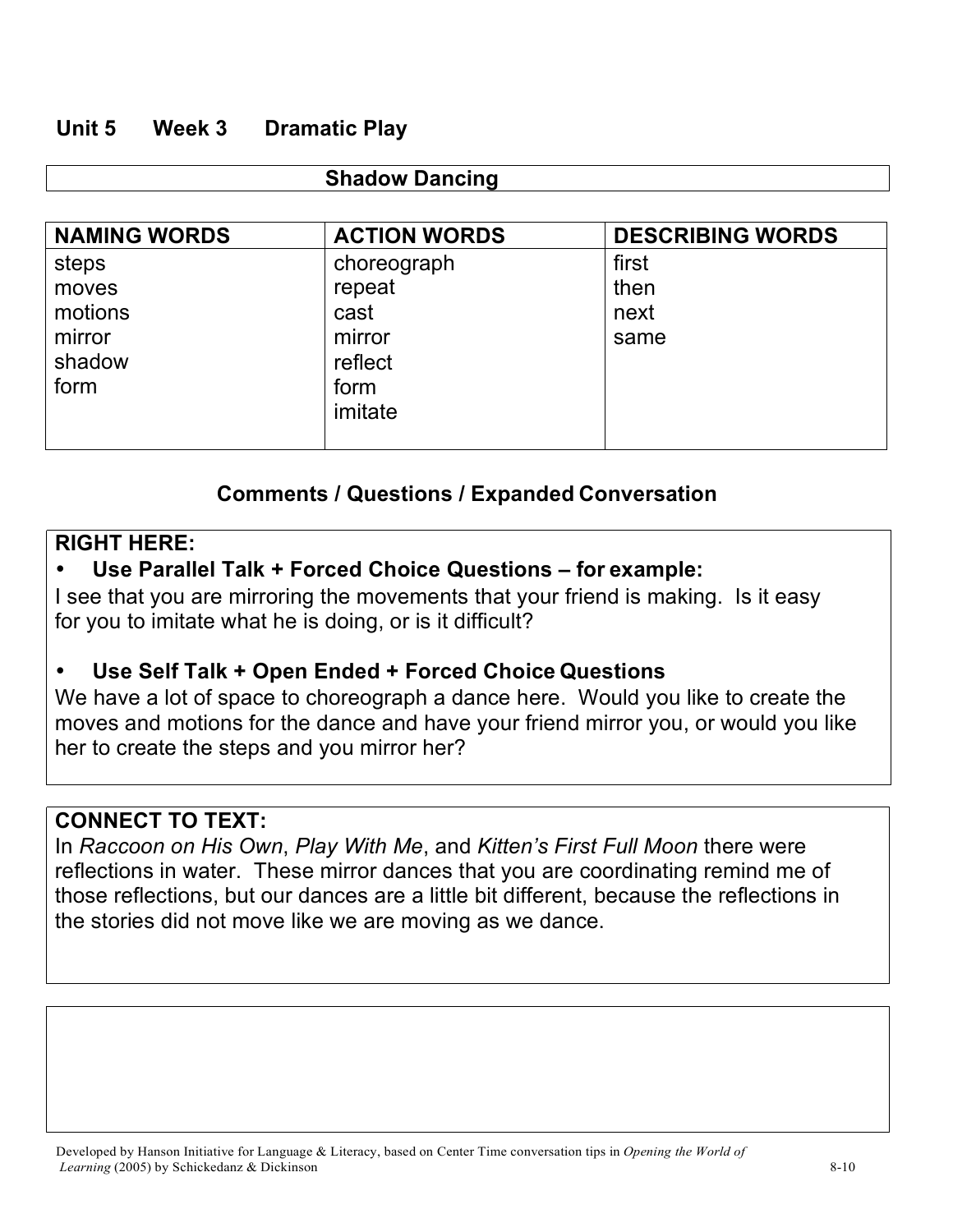#### **Unit 5 Week 3 Writing Center**

#### **Shadow Illustrations**

| <b>NAMING WORDS</b>                            | <b>ACTION WORDS</b>               | <b>DESCRIBING WORDS</b>   |
|------------------------------------------------|-----------------------------------|---------------------------|
| detail<br>shadow<br>surface<br>object<br>light | represent<br>depict<br>illustrate | accurate<br>dark<br>light |

## **Comments / Questions / Expanded Conversation**

# **RIGHT HERE:** • **Use Self Talk + Open Ended Question – for example:** I am going to draw a picture of this shadow photograph because it reminds me of a shadow that I saw outside at my house this morning before I came to school. What shadow are you going to illustrate?

# **Use Encouragement to Support Effort – for example:**

You are looking very closely at the photograph and you are spending a lot of time on the details in your illustrate. Take your time and keep paying close attention.

## **CONNECT TO TEXT:**

 $\bullet$ 

I think I might take my illustrations and put them together to make a story. Maybe I could write a story about something similar to what happened in *Dreams*. But I might make the story about me and my home instead of Roberto in his apartment.

## **NON-IMMEDIATE EVENTS:**

When I am choosing a book to read I look at the illustration on the cover. If it is an interesting picture it makes me curious to see what it says inside. After I have read a book that I like, I look for other books written by the same author, just like we have read so many books by Ezra Jack Keats.